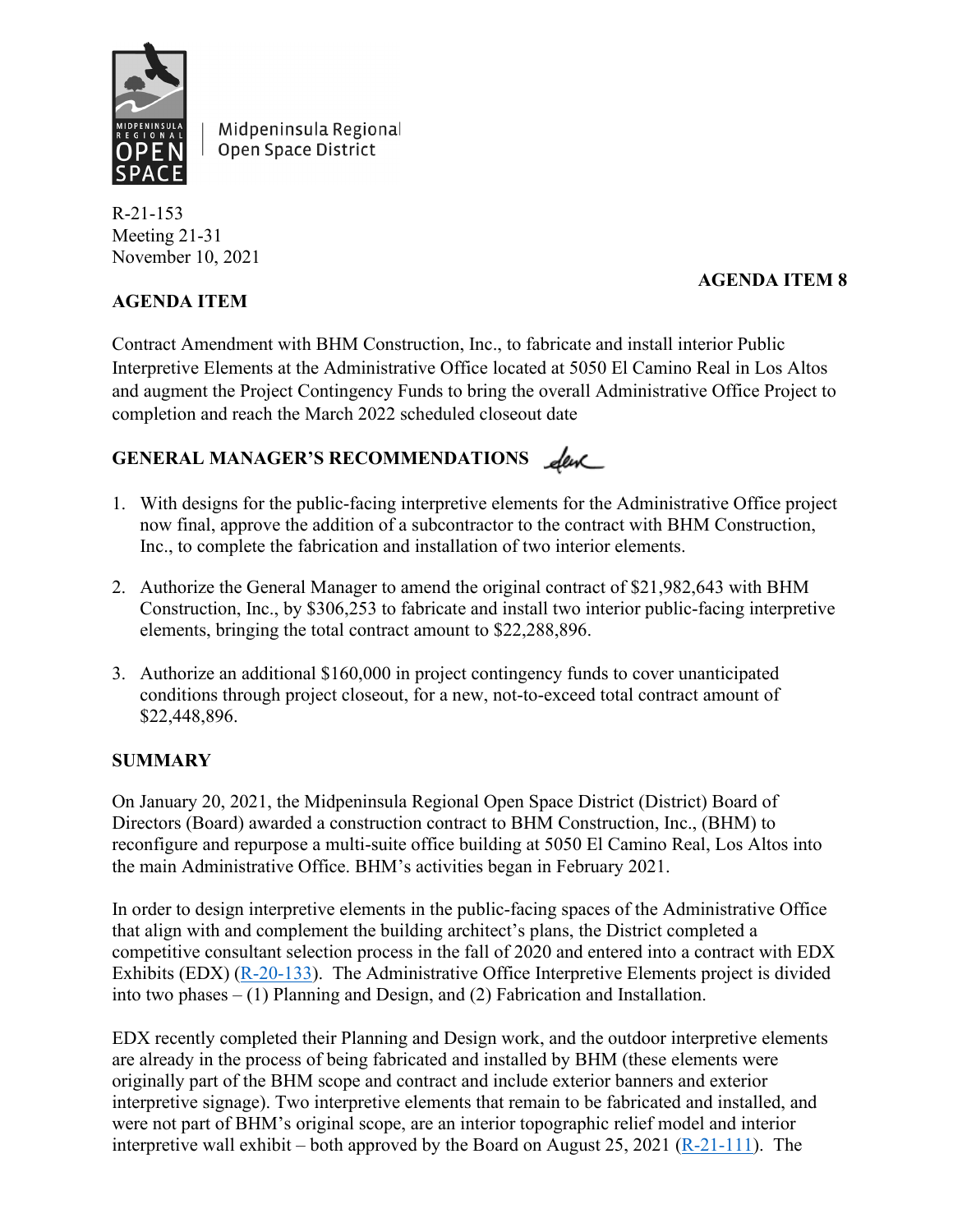District initially planned to award a separate contract with a firm to fabricate and install these two indoor features.

In order to complete Fabrication and Installation of the remaining interpretive elements as efficiently and close to the March 2022 construction project completion date as possible, the General Manager recommends amending the contract with BHM to add a subcontractor to the project who is qualified to complete this scope of work. By approving this additional work as part of the existing contract with BHM, the District will gain efficiency in cost and schedule. Staff worked with BHM to ensure the proposed scope of work and cost is competitive and aligns with the cost estimate for fabrication and installation prepared by EDX. The negotiated cost for fabricating and installing the two interior interpretive elements is \$306,253.

BHM's construction work is approximately 80% complete, and they are on track for a March 2022 project closeout. To date, approximately 75% of the project contingency has been expended due to a number of issues discovered during construction activities to repair, upgrade, reconfigure, and repurpose the +30-year-old office building. BHM's remaining work includes interior finishes, window and glass installation, elevator installation, equipment commissioning, and site work for underground utilities and parking lot improvements. The underground utility work is considered high risk for discovering unanticipated buried conditions, which would require the use of contingency funds. The Project, along with other construction work elsewhere, is also experiencing supply chain delays associated with the COVID-19 pandemic, which has required additional funds to expedite and guarantee delivery of materials and equipment to the site to maintain the schedule.

The General Manager therefore recommends a base contract amendment in the amount of \$306,253 and an additional project contingency of \$160,000 to cover unforeseen conditions. Together, the total contract amount would not-to-exceed \$22,448,896. The adopted fiscal year 2021-22 (FY22) project budget includes sufficient funds to cover the contract amendment.

## **DISCUSSION**

#### Interior Interpretive Elements

In October 2021, EDX completed designs for the interpretive elements identified by the building architect in the public-facing areas of the new Administrative Office at 5050 El Camino Real. Most of the interpretive elements are already in the process of being fabricated and installed by the building construction contractor, BHM, including exterior interpretive signs and banners, and quotes and large-scale images on indoor walls.

Two remaining interpretive elements, an interior topographic relief model and interior interpretive wall exhibit, were not included in BHM's original scope to fabricate and install because this scope was not developed or finalized prior to bidding the construction project. Upon reviewing options for completing the interpretive work, a contract amendment with BHM is the most efficient and timely path forward because they are currently working onsite, able to meet the project schedule, and have demonstrated effective construction management capability.

BHM proposes to add subcontractor Group Delphi based in Alameda, California to their subcontractor list to complete the interpretive fabrication and installation for \$297,753. Group Delphi specializes in fabricating museum exhibits and works closely with clients to create custom interpretive displays. Their work amplifies awe and curiosity while complementing context. From design finalization to fabrication and installation, Group Delphi will work hand in hand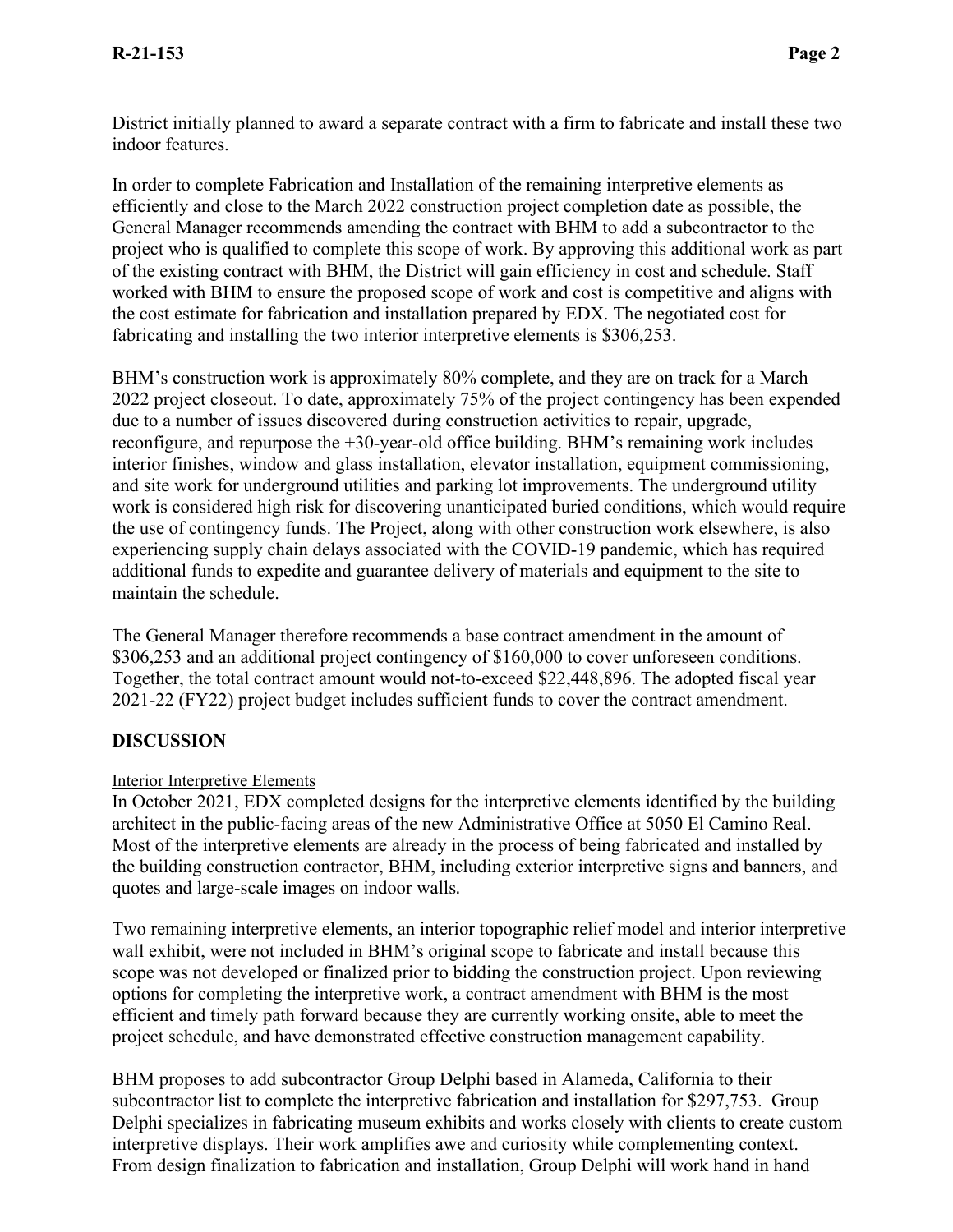with the team to realize the educational, inspirational, and graphic intent of the multi-dimensional mural and topographic relief model.

The Board approved a \$15,000 contract amendment with EDX on October 13, 2021 [\(R-21-135\)](https://www.openspace.org/sites/default/files/20211013_AOInterpretiveElements_R-21-135.pdf) so that EDX could oversee the fabrication and installation as needed, and ensure the design intent of the final product is met.

The General Manager recommends approving the additional scope and adding funds to the contract with BHM to expediently commence the fabrication and installation of the remaining interpretive elements for an amount of \$306,253.

#### Overall Construction Progress

BHM has been working diligently to complete their construction improvements, within their allotted construction timeframe. They have completed approximately 80% of their scope and are on track to close out the project in March 2022. The Board approved a 10% contingency of \$1,998,422 to be reserved for unanticipated issues as part of the original contract award. In order to keep the project moving and resolve unanticipated conditions as they come up, staff has utilized the project contingency. To date, approximately 75% of the project contingency has been authorized to cover unanticipated condition, including, but not limited to:

- Sistering the roofing members, due to water damage and poor original roof construction methods;
- Replacing the second-floor substrate, due to extensive water damage;
- Re-framing the windows and adding in waterproofing materials, because the existing window openings were not straight and did not have waterproofing material;
- Installing fall protection devices on the roof, to assist with the roof maintenance;
- Modifying the access control security system to secure tenant and basement spaces; and
- Installing a temporary roof, given supply chain delays with the roofing insulation material and the start of the wet season.

Staff has been able to respond to these issues immediately, with the contingency that was authorized. Additional contingency funds are requested because there are remaining activities that have a high risk of potentially discovering unanticipated issues. The contractor still has to complete their interior finishes, window and glass installation, elevator installation, equipment commissioning, and site work for the installation of underground utilities and parking lot improvements. The underground utility work is considered high risk for discovering unanticipated buried conditions, because the condition of the existing utilities is not fully unknown. There are also supply chain delays associated with the COVID-19 pandemic, which has required additional contingency funds to be used to expedite and guarantee delivery of materials and equipment to the site. With the requested additional \$160,000, the total project contingency is approximately 11% of the total project cost.

The total recommended contract amendment for the interior interpretive elements and the additional contingency is \$466,253. With the recommended amendment and contingency, the Administrative Office project continues to remain below the Board-approved project budget for planning, design, and construction.

#### **FISCAL IMPACT**

The overall Administrative Office project remains below the May 2019 Board-approved project budget for planning, design, and construction of \$27.4 million [\(R-19-64\)](https://www.openspace.org/about-us/meetings/bod-20190522). Funding sources for the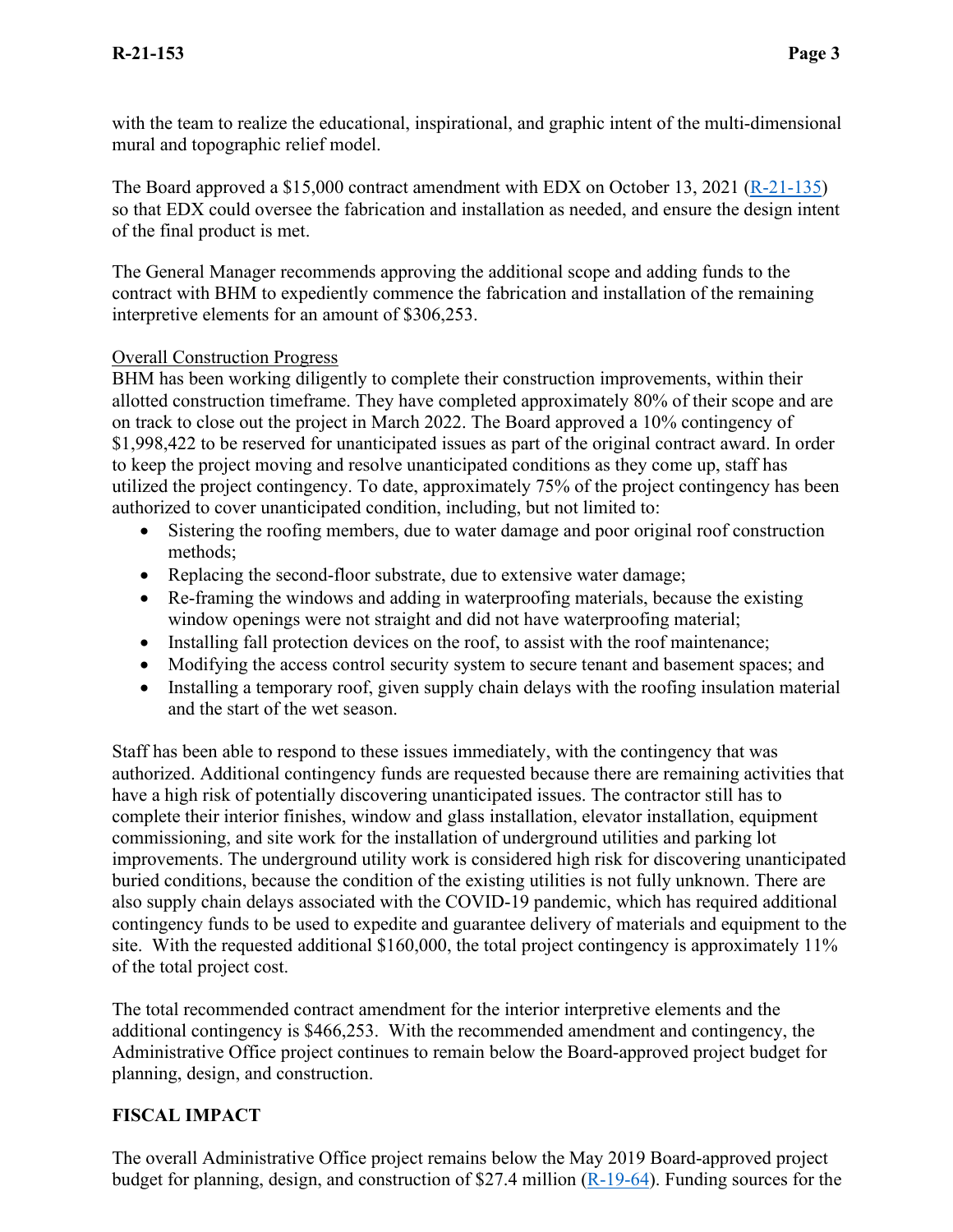Project include using Committed for Infrastructure reserve funds, any future additions to the reserve, rent income, parity bond proceeds, and interest earned from the parity bonds. Partial reimbursement is also expected from the future sale of the 330 Distel Circle office [\(R-20-117\)](https://www.openspace.org/sites/default/files/20201028_330DistelSale_R-20-117.pdf).

The FY22 adopted budget for the New Administrative Office (AO) Facility project #31202 is \$16,168,483. At the same Board meeting, a FY21 carryover of \$2,027,102 is being proposed as part of the Quarter 1 review, bringing the FY22 budget to \$18,195,585. There are sufficient funds in the project budget to cover the recommended expenditures.

| <b>New Administration Office</b><br>(AO) Facility<br>#31202                        | <b>Prior Year</b><br><b>Actuals</b> | FY22<br><b>Adopted</b> | FY23<br>Projected | FY24<br>Projected | <b>TOTAL</b>               |
|------------------------------------------------------------------------------------|-------------------------------------|------------------------|-------------------|-------------------|----------------------------|
| Acquisition:                                                                       | \$31,742,406                        | \$0                    | \$0               | \$0               | \$31,742,406               |
| Planning/Design/Construction:                                                      | \$8,213,167                         | \$15,168,483           | \$20,000          | \$0               | $$23,401,650$ <sup>1</sup> |
| Move-in and Closeout:                                                              | \$0                                 | \$1,000,000            | \$0               | \$0               | \$1,000,000                |
| <b>Total Budget:</b>                                                               | \$39,955,573                        | \$16,168,483           | \$20,000          | \$0               | \$56,144,056               |
| Proposed FY21 Carryover:                                                           | \$0                                 | \$2,027,102            | \$0               | \$0               | \$2,027,102                |
| <b>Total Proposed Budget:</b>                                                      | \$39,955,573                        | \$18,195,585           | \$20,000          | \$0               | \$58,171,158               |
| Acquisition and associated<br>purchase costs<br>Spent-to-Date (as of $10/26/21$ ): | $(\$31,742,406)$                    | \$0                    | \$0               | \$0               | $(\$31,742,406)$           |
| Spent-to-Date (as of $10/26/21$ ):                                                 | $(\$8,213,167)$                     | (\$1,950,420)          | \$0               | \$0               | (\$10,163,587)             |
| Encumbrances:                                                                      | \$0                                 | (\$12,110,919)         | \$0               | \$0               | (\$12,110,919)             |
| <b>BHM Contract Amendment:</b>                                                     | \$0                                 | $(\$306,253)$          | \$0               | \$0               | $(\$306,253)$              |
| <b>Additional Project</b><br>Contingency:                                          | \$0                                 | (\$160,000)            | \$0               | \$0               | (\$160,000)                |
| <b>Signet Contract Amendment</b><br>including Contingency <sup>2</sup> :           | \$0                                 | (\$24,808)             | \$0               | \$0               | (\$24,808)                 |
| <b>Budget Remaining</b><br>(Proposed):                                             | \$0                                 | \$3,643,185            | \$20,000          | \$0               | \$3,663,185                |

*1 Total costs for planning, design, and construction remain below the Board-approved budget of \$27.4M 2 Item is also part of the November 10, 2021 regular Agenda for Board consideration.*

The recommended action is not funded by Measure AA.

## **BOARD AND COMMITTEE REVIEW**

This project has previously come to the full Board of Directors at the following public meetings:

- **October 24, 2018**: Board review and approval of the Project Design Goals and Program Elements. [\(R-18-123,](https://www.openspace.org/sites/default/files/20181024_AO_Apprv_Prioritization_Prog_Goals%2BOutreach_R-18-123.pdf) [meeting minutes\)](https://www.openspace.org/sites/default/files/20181024_BOD_minutes_APPROVED.pdf)
- **January 9, 2019**: FYI Memorandum summarizing the AO Facility Ad Hoc Committee meeting summary, including discussion on LEED gold rating equivalency. [\(FYI Memo\)](https://www.openspace.org/sites/default/files/20190109_FYI_AOAdHocUpdate.pdf)
- **January 23, 2019**: Board review and feedback on the project design [\(R-19-06,](https://www.openspace.org/sites/default/files/20190123_PresentationandDiscussionofAdministrativeOfficeRemodelSchematicDesgin_R-19-06.pdf) meeting [minutes\)](https://www.openspace.org/sites/default/files/20190123_BOD_minutes_APPROVED.pdf)
- **July 22, 2020:** Board review and feedback on the project design. [\(R-20-76,](https://www.openspace.org/about-us/meetings/20-16) meeting [minutes\)](https://www.openspace.org/sites/default/files/20200722_BOD_minutes_APPROVED.pdf)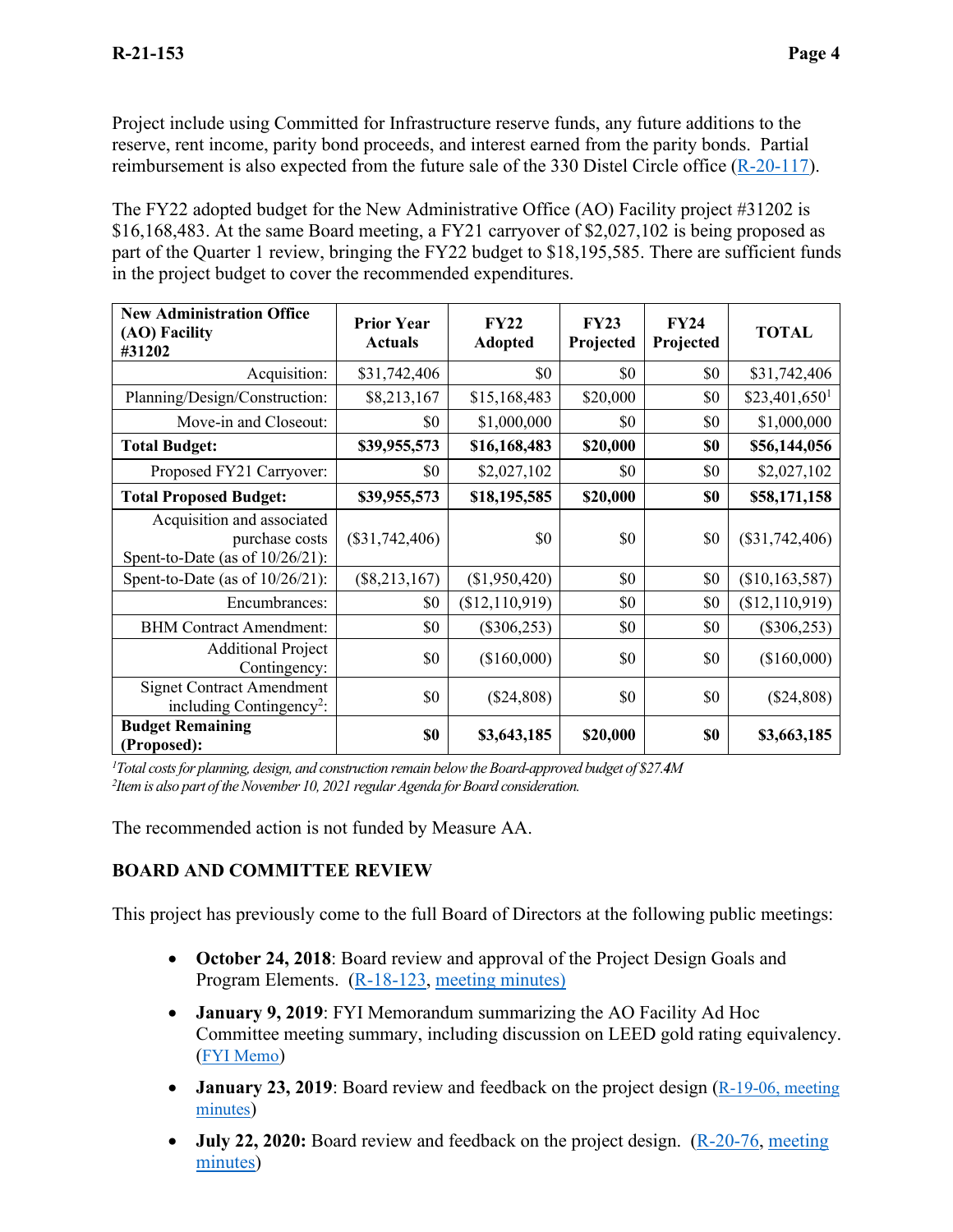- **November 18, 2020:** The Board awarded a contract to EDX Exhibits to complete phase 1 planning and design. [\(R-20-133,](https://www.openspace.org/sites/default/files/20201118_AOInterpretiveDesignContract_R-20-133_0.pdf) [meeting minutes\)](https://www.openspace.org/sites/default/files/20201118_BOD_minutes_APPROVED.pdf)
- **January 20, 2021:** Board authorization for the General Manager to enter into a contract with BHM Construction, Inc., to begin construction. [\(R-21-09,](https://www.openspace.org/sites/default/files/20210120_AwardofContactforAdminOfficeProject_R-21-09.pdf) [meeting](https://www.openspace.org/sites/default/files/20210120_BOD_minutes_APPROVED.pdf)  [minutes\)](https://www.openspace.org/sites/default/files/20210120_BOD_minutes_APPROVED.pdf)
- **January 27, 2021:** The Board reviewed, discussed and approved the project brief, which documents the interpretive foundations that inform and guide the project. [\(R-](https://www.openspace.org/sites/default/files/20210127_AOInterpretiveElements_R-21-18_0.pdf)[21-18,](https://www.openspace.org/sites/default/files/20210127_AOInterpretiveElements_R-21-18_0.pdf) [meeting minutes\)](https://www.openspace.org/sites/default/files/20210127_BOD_minutes_APPROVED.pdf)
- **March 10, 2021:** The Board reviewed, discussed and approved the Scheme 1 design approach, which provides an overall design approach and general tone, mood and color palette for the project. [\(R-21-37,](https://www.openspace.org/sites/default/files/20210310_DraftDesignSchemesforAOInterpretiveElements_R-21-37.pdf) [meeting minutes\)](https://www.openspace.org/sites/default/files/20210310_BOD_minutes_APPROVED.pdf)
- **June 2, 2021:** The Board confirmed their preference for use of the aluminum material chosen by the project architect for the four banners on the outside of the building, rather than a cut steel option shown at the March 10, 2021 board meeting. [\(R-21-](https://www.openspace.org/sites/default/files/20210602_5050ExteriorBanners_R-21-70.pdf) [70,](https://www.openspace.org/sites/default/files/20210602_5050ExteriorBanners_R-21-70.pdf) [meeting minutes\)](https://www.openspace.org/sites/default/files/20210602_BOD_minutes_APPROVED.pdf)
- **July 14, 2021:** The Board reviewed, discussed and approved designs for the exterior banners and interpretive signs, and the interior wall quotes. [\(R-21-97,](https://www.openspace.org/sites/default/files/20210714_AOInterpretiveElementsDesign_R-21-97.pdf) [meeting](https://www.openspace.org/sites/default/files/20210714_BOD_minutes_APPROVED.pdf)  [minutes\)](https://www.openspace.org/sites/default/files/20210714_BOD_minutes_APPROVED.pdf)
- **August 25, 2021:** The Board reviewed, discussed and approved designs for the final remaining interpretive elements: topographic relief model and interpretive wall exhibit. [\(R-21-111,](https://www.openspace.org/sites/default/files/20210825_AOInterpretiveElementsDesign_R-21-111.pdf) [meeting minutes\)](https://www.openspace.org/sites/default/files/20210825_BOD_minutes_APPROVED.pdf)
- **October 13, 2021**: The Board approved a contract amendment with EDX to provide support during fabrication and installation of the remaining interpretive elements. [\(R-](https://www.openspace.org/sites/default/files/20211013_AOInterpretiveElements_R-21-135.pdf)[21-135\)](https://www.openspace.org/sites/default/files/20211013_AOInterpretiveElements_R-21-135.pdf)

## **PUBLIC NOTICE**

Public notice of this agenda item was provided as required by the Brown Act.

## **CEQA COMPLIANCE**

Fabrication and installation of the interpretive elements and modification to the access control system are not considered a project subject to the California Environmental Quality Act. Furthermore, the AO Project is categorically exempt from CEQA under Section 15301, Existing Facilities. District staff filed Notices of Exemption with Santa Clara County on September 24, 2020.

## **NEXT STEPS**

Pending Board approval, the General Manager will direct staff to amend the contract with BHM to fabricate and install the remaining administrative office interpretive elements and implement the modifications to the access control system.

Responsible Department Head: Jay Lin, Engineering and Construction Department Manager